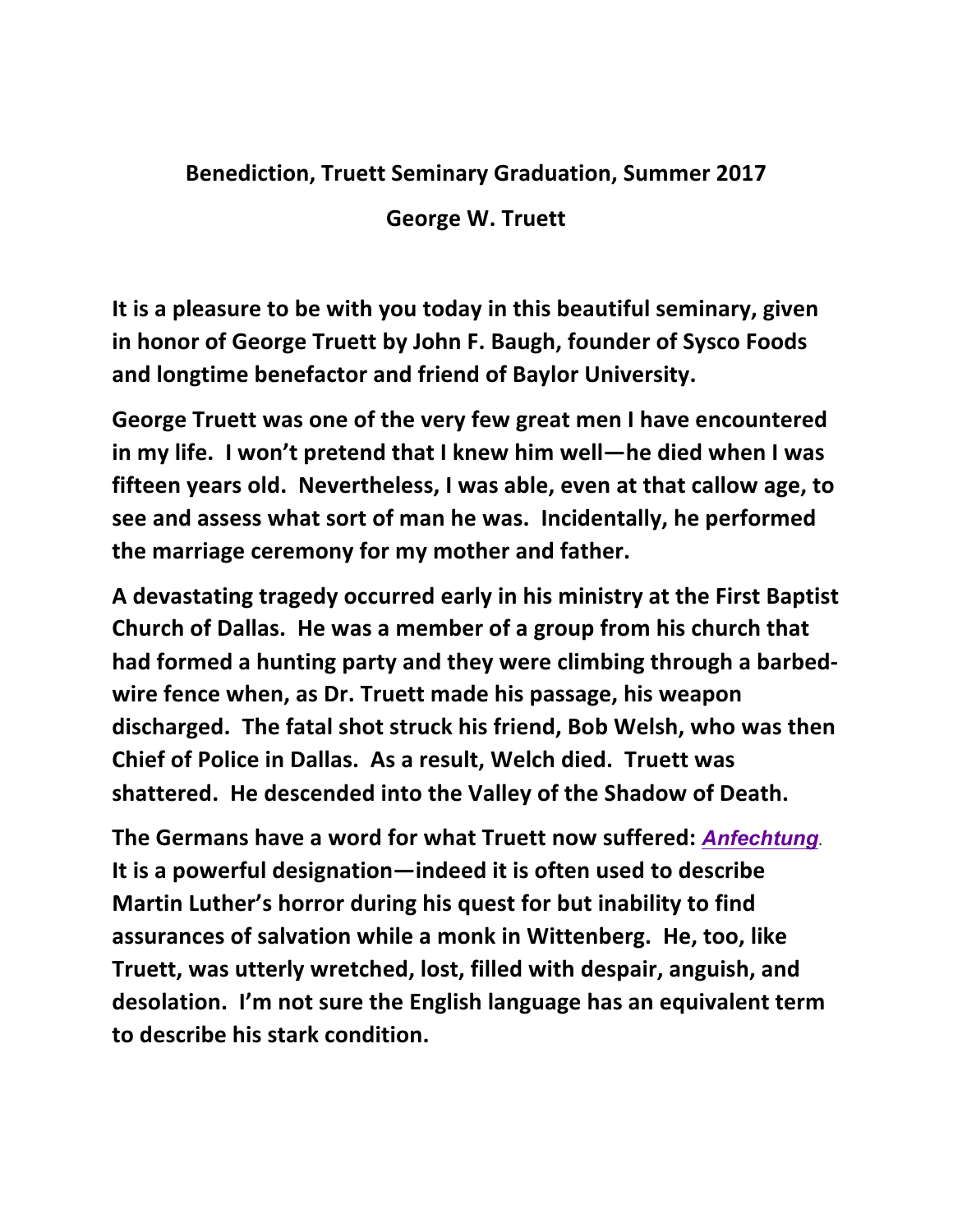Truett slowly and desperately emerged from this miasma. He resumed his duties, but his life would never be the same. Henceforth, he established almost clinical self-control—rather like his namesake, George Washington, who was sober, steady and calm, regardless of all **obstacles.** Truett was careful never to say or do anything that could **possibly lead to a repetition of such heart-rending sadness and loss.** 

Love became his trademark. If one met him, one could almost feel his capacity for love. However, along with such love, his heart contained a core of steel. There was no gushing or back-slapping, no flippant conversation, no excess verbiage. One would never hear the rampant, flame-thrower discourse that has become commonplace from pulpits and podiums today. Indeed, I cannot recall Dr. Truett ever laughing or even smiling. Life had become a very serious issue for him.

To sum him up: love of his God and his fellow-struggling mankind was his vision and commitment in this dark and challenging world. He did his duty through unstinting care and concern every day he lived. His **benediction, invoked at the conclusion of every Sunday evening** service, is thus:

And now as the people go their many scattered ways, *May the blessings of God,* **Bright like the light when the morning dawneth** And gracious as the dew when the evening-tide cometh, *Be granted you, all and each, Now and forevermore.*